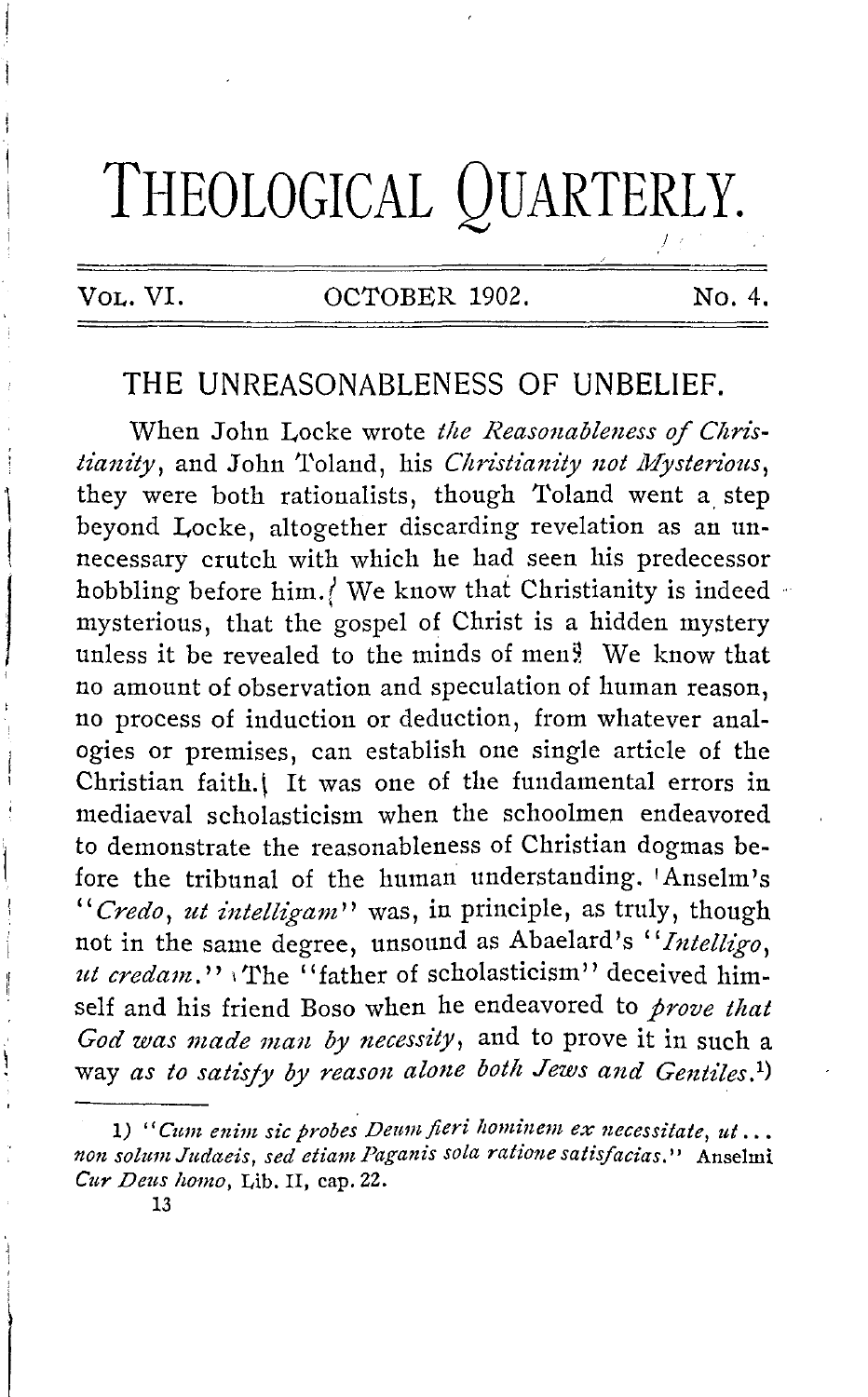Among the rights and duties of the church, of every local congregation, not the least important are those of a judicatory, a spiritual court with power to sit in judgment over its members. Being rights and duties of the church, no congregation is excluded from these rights and no congregation is exempt from these duties,<sup>3)</sup> and every member of each congregation should have an eye to their faithful performance, and should be fairly familiar with the rules and principles according to which church trials should be properly conducted.

In every church trial, as in every court trial everywhere, those who are to adjudicate a case have to deal with two distinct kinds of questions, questions of fact and questions of law. Where the questions of fact are not sufficiently answered, we cannot judge, because we do not know what case we have before us, or whether we have a case before us at all. Where we are in doubt or ignorance as to the questions of law, we cannot properly judge, because we have not in hand the norm according to which the facts are to be judged. The questions of law in a church trial must be answered from the Word of God. The church

I :

3) Matt. 18, 15-18. 1 Cor. 5, 3-5. 11-13.

<sup>1)</sup> Hebr. 4, 15. 2) 2 Cor. 5, 20.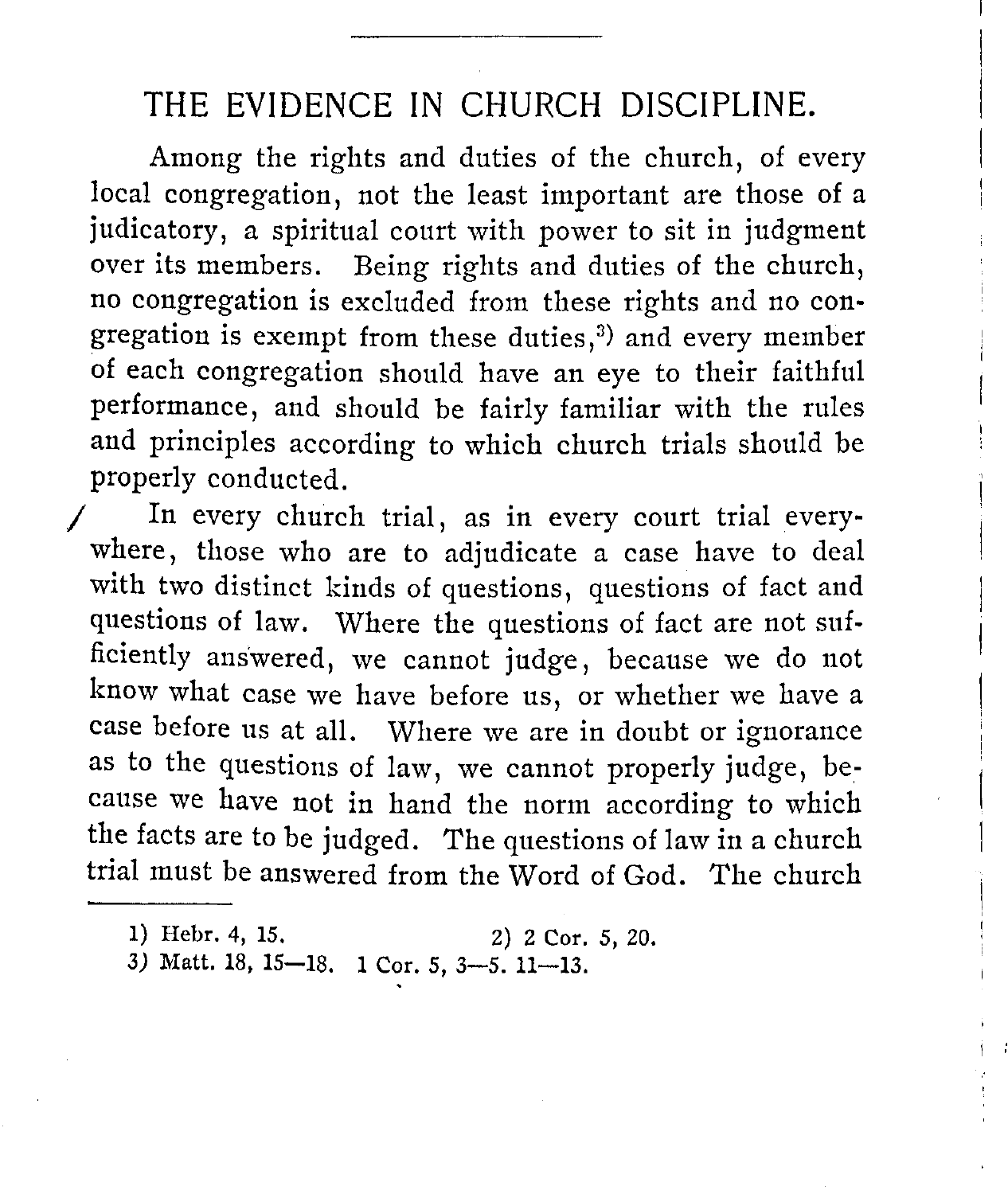is not commissioned to administer the laws of the municipality or state as laid down in the statute books, or to investigate and punish crimes committed against such laws. The judicial business of the church is the administration of the law of God, and church discipline has to deal with manifest sins committed against such divine law. On the other hand, the questions of fact in a church trial as in every other court trial, above all, the question whether a certain act laid to the charge of the accused has been actually committed as charged and committed by the person so accused, must be settled by the evidence in the case where the charge is denied.

The evidence in church trials may be circumstantial, or in writing, or the oral testimony of witnesses.

Circumstantial evidence, in order to establish the truth of an allegation, must be conclusive as to the point or points at issue in a way to exclude a reasonable doubt. When a woman is found pregnant, this circumstance establishes the fact that she has had carnal intercourse, and if she be found in the said state a year after the departure of her husband to a foreign country and before his return, extra- commbial intercourse is to be assumed without further evidence. But these circumstances alone do not substantiate a charge of adultery against the woman; for she may have been the victim of rape committed upon her person against her will. When a man known to have been insane when last seen alive is found dead in his room with a discharged pistol in his clenched hand and a ball in his brain corresponding with the calibre of the pistol, these circumstances, together with the well-known suicidal propensities of the insane, establish beyond a reasonable doubt a case of suicide without moral responsibility. But the occurrence of several incorrections in a treasurer's books, such as omissions of entries or faulty addition, does not suffice to stamp him a thief, even though all the errors had been to his profit, as all these inaccuracies may have been committed uninten-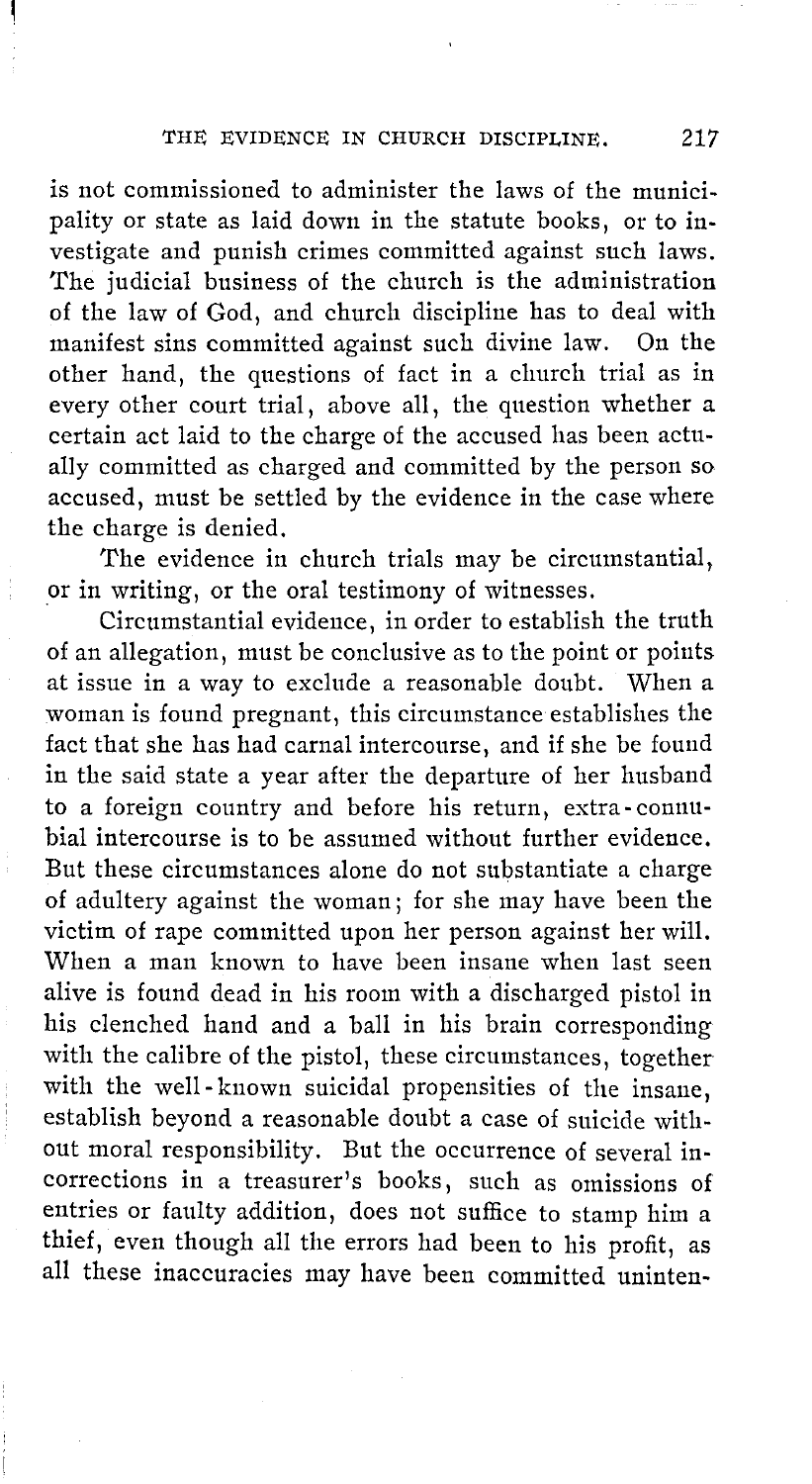$\pmb{\mathfrak{t}}$ 

tionally and without his knowledge. That a stolen article has been found in a servant's trunk is not, in itself, conclusive evidence of that servant's guilt when, £. ex., other inmates of the house, such as fellow-servants or children of the family, can be shown to have had access to the trunk. Thus Benjamin, Joseph's youngest brother, was not a thief, though the silver cup was found in his sack.<sup>1</sup>) Yet, while circumstantial evidence must be received and weighed with utmost care and caution, it must not be ruled out of the church as inadmissible. It was by a manner of circumstantial evidence that the disciples of John were led by Christ himself to know that he was the promised Messiah,<sup>2</sup>) and, Nicodemus was not rebuked for judging Jesus to be a teacher • come from God because of the miracles he wrought.<sup>3)</sup> And  $\vdots$ when the Savior says, *By this shall all men know that ye are my disciples, ij ye have love one to another,4)* we are admonished to establish our discipleship in the eyes of all men by circumstantial evidence. Even so will Christ on his judgment throne prove the righteousness of his judgment by this kind of evidence, by the works of the righteous and the works of the wicked.<sup>5</sup>)

Evidence in writing, judiciously used, may be of great value in ascertaining the facts of a case of church discipline. Such writings may be either public, as the minutes of a congregation or board, the official records of a church, registers of baptism, marriage, etc., the official correspondence of officers, testimonials and certificates, written contracts, and similar documents, executed in the name of the congregation. Or they may be of a private character, as letters of the parties to a cause, written contracts or other agreements in writing, account books, statements published through the press, letters of witnesses, etc. All these writings, both public and private, have this in common that

- 3) John 3, 2. Cf. Mark 16, 20.
- 4) John 13, *35.*

5) Matt. 25, 34-45.

<sup>1)</sup> Gen. 44, 1 ff.

<sup>2)</sup> Matt. 11, 4 f.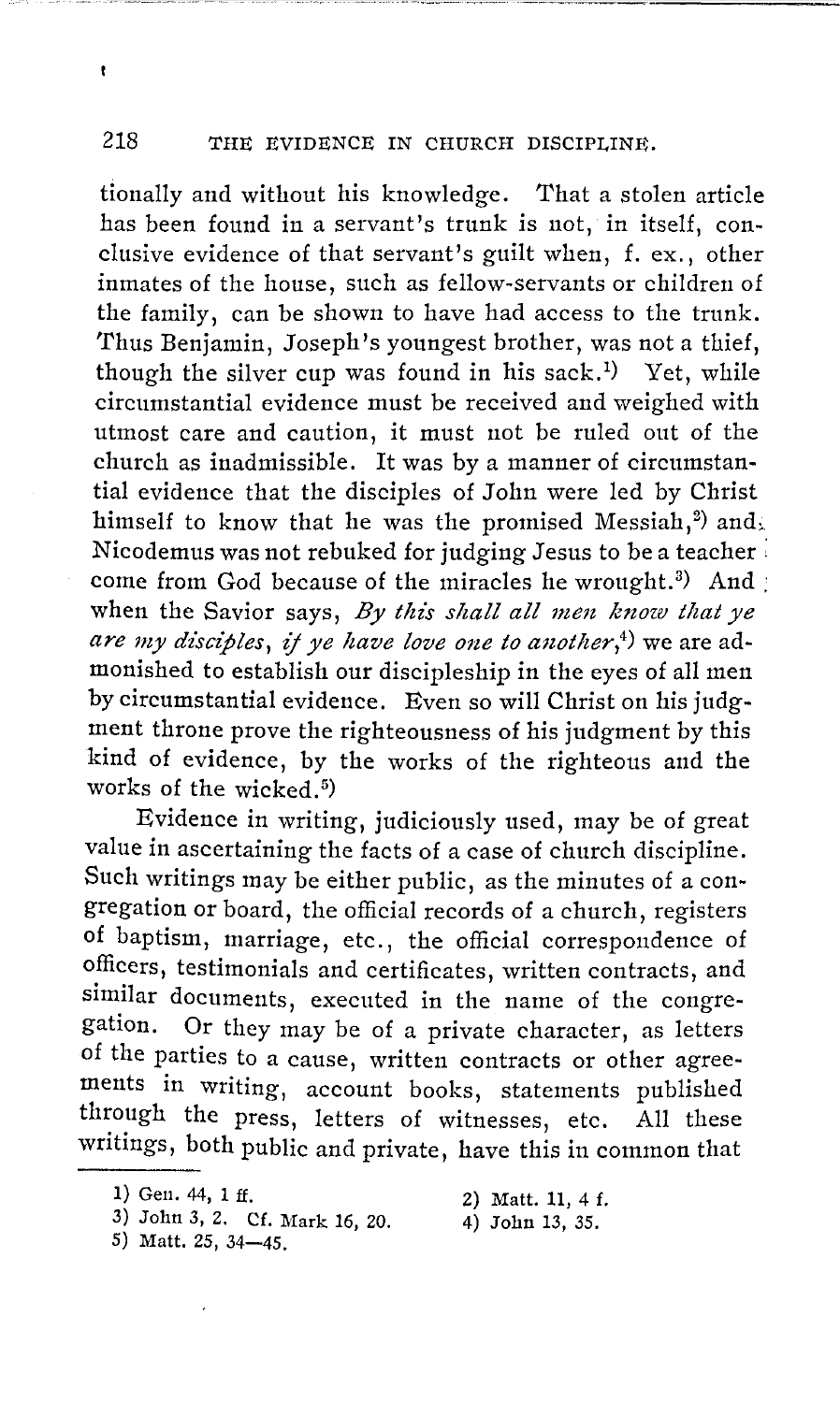ihey are written, and this must never be forgotten when they are to be used and admitted as evidence. There must be no doubt as to their authenticity and credibility, and where such doubt exists, it must either be removed, or the whole instrument must be rejected. For what is doubtful in itself cannot establish a certainty; the effect cannot be greater than the cause. Being written evidence, the written words must stand for what they are worth. If they are clear, they must be taken in the sense they clearly express, and what they clearly say must either prevail, or fall to the ground before better evidence. It will not do to change the plain sense of written words by oral testimony and then claim credence as for written evidence. But written evidence may be refuted by other written testimony, or by preponderant parol testimony. And where the written words are ambiguous or otherwise obscure, they may be interpreted by evidence *aliunde;* but such interpretation must not be allowed to contradict the context, and what is proved by such interpretation must be looked upon as proved by the written words in conjunction with the evidence *aliunde,* so that weakening the latter weakens the conjoint evidence. All this holds even where the writer himself is heard as the interpreter of his words.

The written evidence most frequently claiming con-. sideration in cases of church discipline is that of the congregational minutes containing a record of what was transacted in a certain meeting of the congregation. Records of this kind ought to be very valuable, being written during or shortly after the transactions recorded, and by a person appointed for that purpose by the congregation, then submitted to the congregation for correction, and finally approved as a correct statement of facts still fresh in the memory of those who transacted what is thus recorded for future reference. Experience has shown that these records are often very far from what they might be and should be. Some contain too much, others, too little. It is not an easy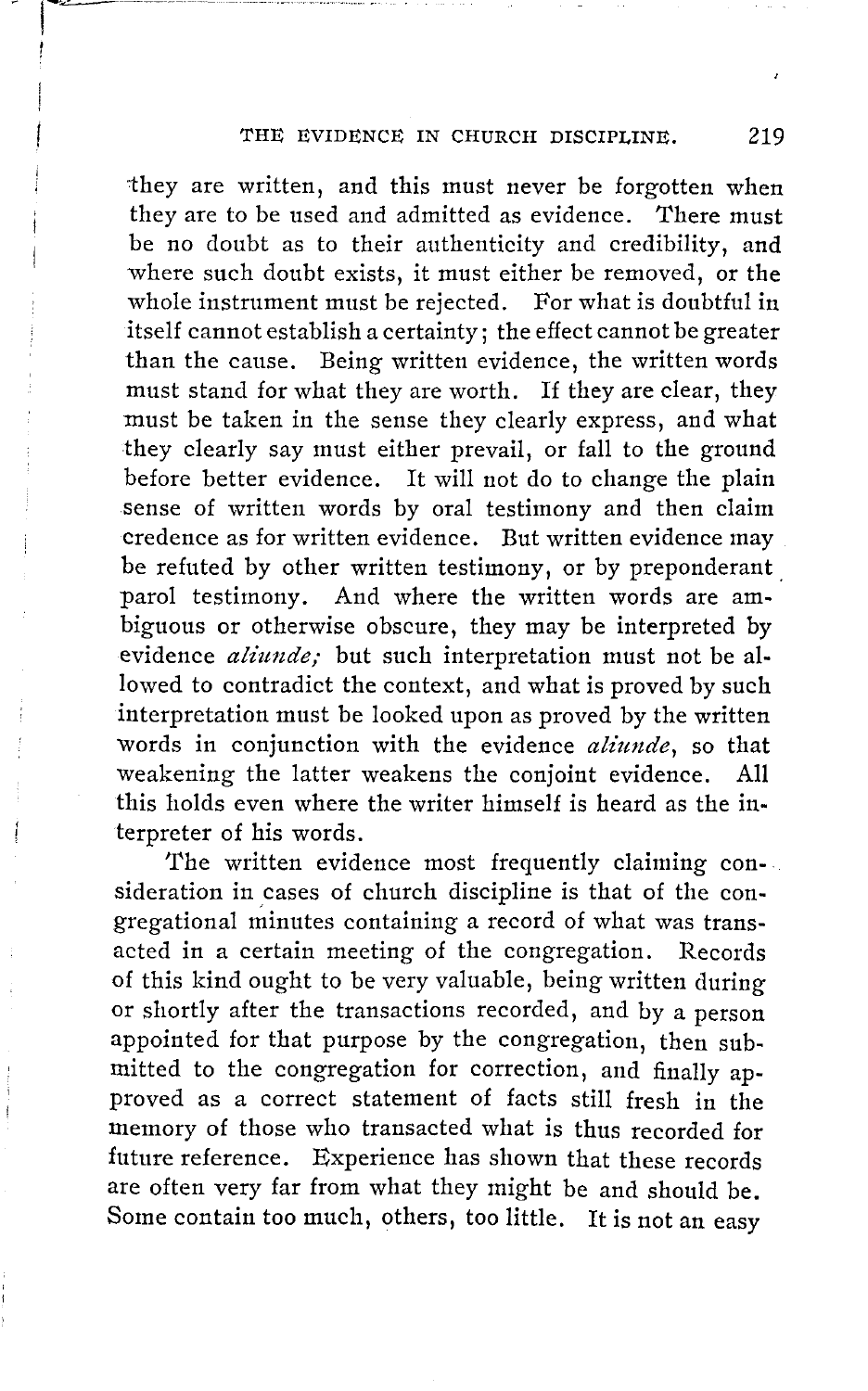thing to write contemporaneous history. It may require considerable acumen and ripe theological judgment to record the proceedings of a meeting which had a difficult case to deal with. It is, therefore, often expedient to appoint a special secretary, say a neighboring minister, for a meeting in which matters of peculiar importance are to be transacted, and every member should pay particular attention when the minutes of such a meeting are submitted for correction and approval. If corrections prove necessary, they should be executed at once, and the corrected form should be read in full before the adoption of the minutes, so that the entire congregation may know in what form the minutes are finally adopted. For by their adoption the minutes, which were For by their adoption the minutes, which were until then the work of the secretary, become the record of the congregation, and while, before submitting it to the congregation, the secretary was free, with or without the assistance of others, to change his work in order to bring it as near to perfection as possible, after its adoption by the congregation the record must stand as adopted. Changes. in the adopted protocols can only be made by order of the congregation, as, f. ex., when the congregation resolves that a certain passage shall be stricken from the record-book.

The adopted records of a congregation being the declarations of the body which adopted them, evidence produced from such records must be presumed to stand until refuted by better evidence. Thus where a certain statement was recorded as occurring in a certain letter, the original letter referred to was produced to prove that it did not contain such statement. The evidence to disprove a statement placed on record may even appear in the same or in some other record of the congregation. Thus, where a former member was recorded as having been excommunicated according to Matt. 18, the records of the same congregation found in the same minute-book showed conclusively that the member had *not* been excommunicated according to Matt. 18.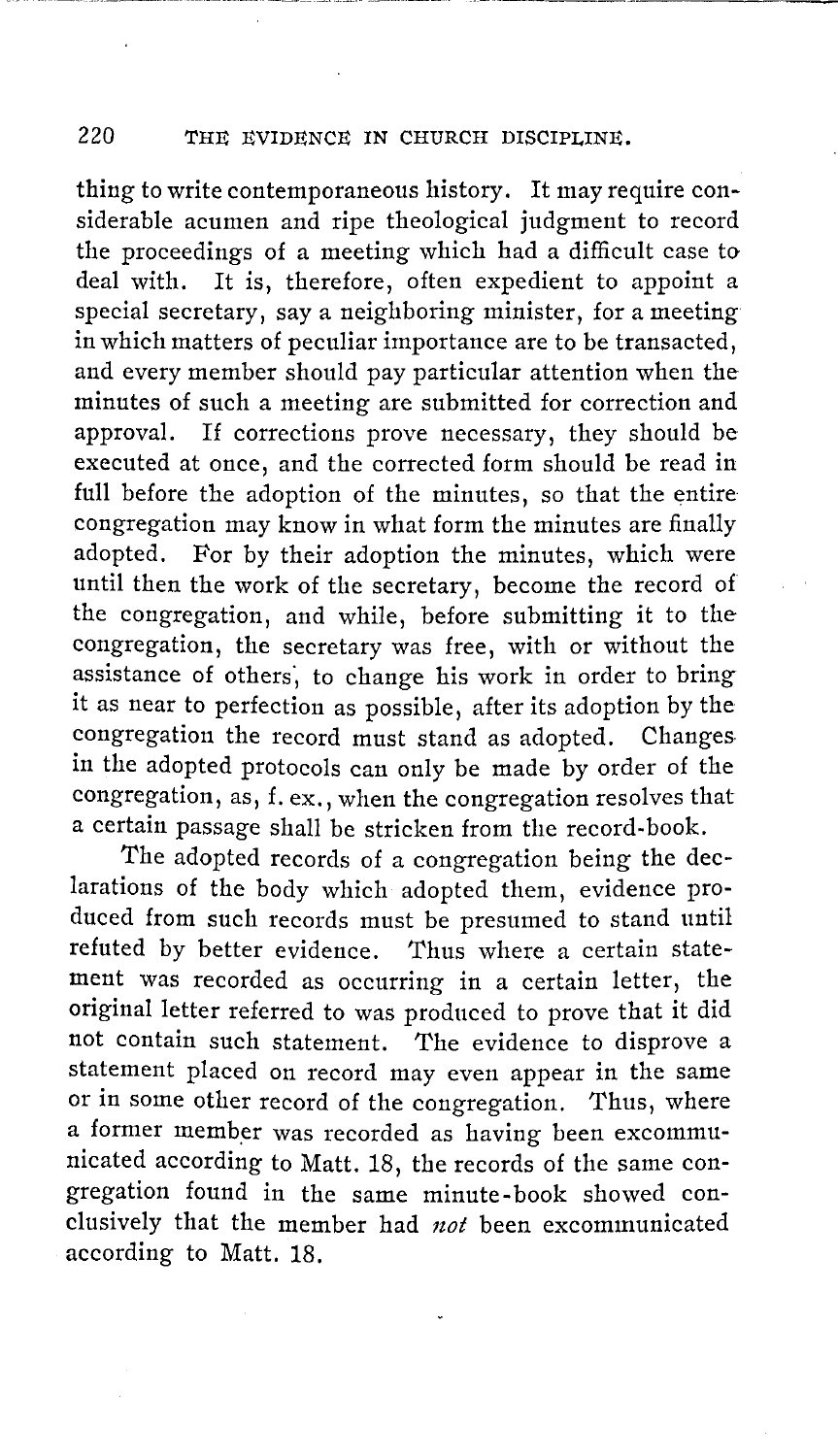Of written instruments pertaining to secular affairs, such as deeds, mortgages, contracts, congregations have refused to take cognizance on the plea that it was not the business of the church to look into such matters. But circumstances may make it necessary that a congregation should also investigate deeds and contracts to secure the evidence required in a case of church discipline. It is true, the proper authority to determine the boundary lines of a farm or to admit a will to probate is not the church but the state and the state's judiciary; and in this sense Christ said to a certain Jew, "Man, who made me a judge or a divider over you?" But when a brother would lodge complaint as against a brother for dishonest dealings, not for the purpose of having a contract enforced or a fence removed, but that the brother may be led to repent of his sin and amend, the proper tribunal is not the state's court of law or chancery, but the Christian congregation, and when the brother thus arraigned denies the charge and sets up a defense by producing his deed or contract to show that his dealings were strictly honest, he must not be refused what he may rightfully demand, the hearing and weighing of the evidence whereby he may establish the facts in the case.

The third kind of evidence mentioned above is parol evidence, the oral testimony of witnesses. A witness is a person who testifies to what he knows by his own observation. The apostles were witnesses to the resurrection of Christ, testifying as they *who did eat and drink with him after he rose from the dead*,<sup>1</sup>) and Christ, the *faithful* and true witness,<sup>2</sup>) says of himself, We speak that we do *know, and testify that we have seen;* <sup>3</sup> ) and John the Baptist says of him, *What he hath seen and heard, that he testifieth;* <sup>4</sup> ) and St. John the apostle says, *We have seen it,*  and bear witness.<sup>5</sup>) What a man knows from others only,

1) Acts 10, 41. 4) John 3, 32.

 $\sim$ 

1  $\vert$  $\mathbf{I}$ 

> 2) Rev. 3, 14. 5) 1 John 1, 2.

3) John 3, 11.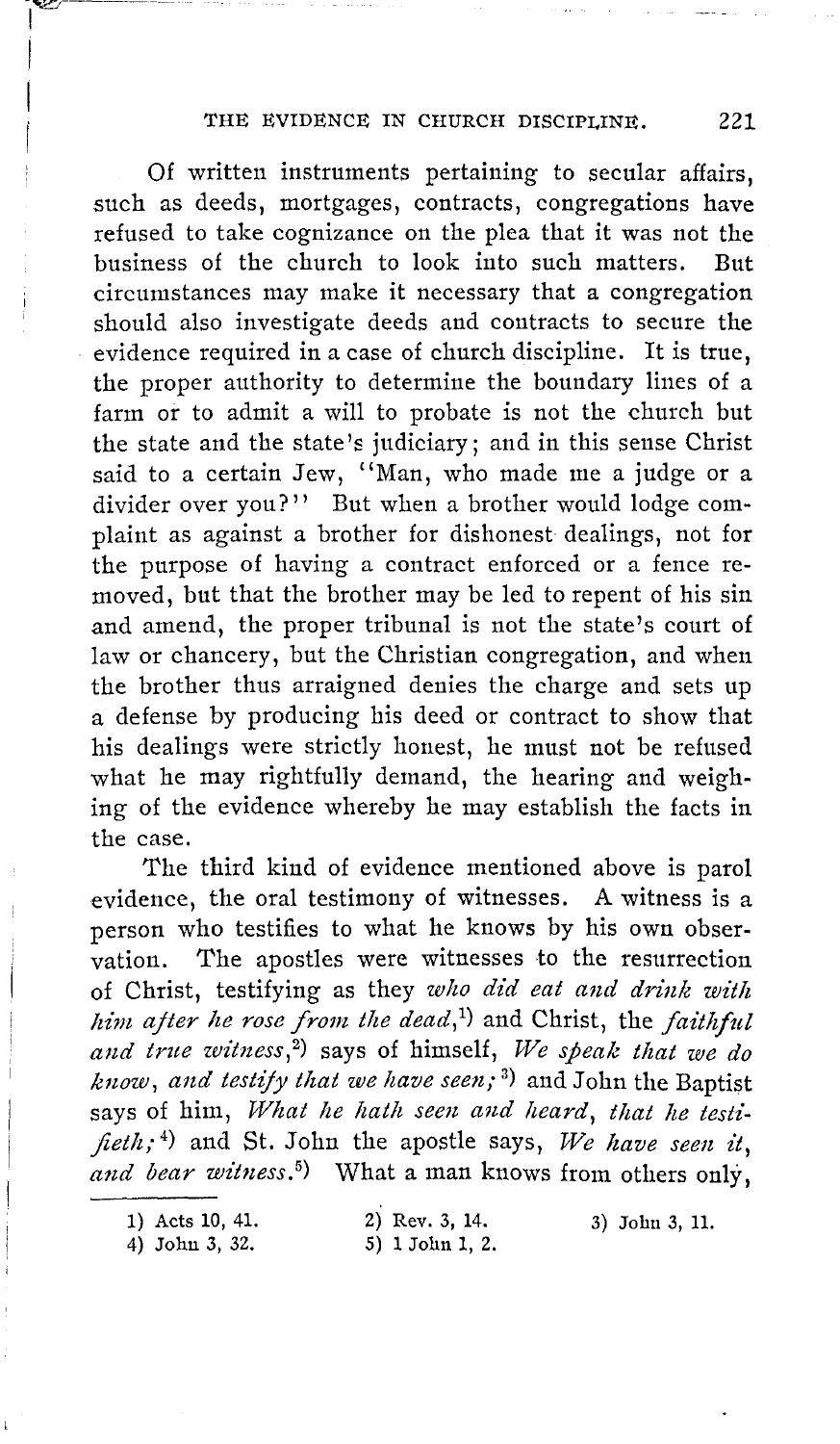though from most reliable witnesses, he cannot himself assert as a witness to the fact. A wife cannot testify as a witness to her husband's adultery committed in New York while she was in Chicago, even though her husband confessed to her; she can only testify as a witness to the confession. But that a witness has not seen or heard or otherwise observed everything does not say that he has observed nothing and cannot, therefore, be recognized as a witness to what he did observe. In a case of theft, two witnesses may have seen the thief entering the house by the front door without a bundle, and two other witnesses may have seen him leaving the house by the rear door with a bundle. Here the conjoint testimony of all the witnesses may be conclusive, each witness testifying to what he has seen, and that only. But in all cases the testimony of a witness can go only as far as his own observation has gone, and where that ended his availability as a witness must end. What he may have concluded from what he had seen or heard is not evidence. It is for the court to make the conclusions, if they may or must be made. Conclusions may be based upon the evidence, but must not be in any way confounded with the evidence.

Even the person upon whom an offense was committed is not always in position to observe the unlawful act. Slander is generally committed in the absence of the injured party and comes to his knowledge by the testimony of others. But if the person injured or the person who pre-But if the person injured, or the person who prefers the charge, has himself witnessed the offense charged, he may also testify as a witness to the facts he witnessed. This is clear from the words of Christ, *Take with thee one or two more, that in the mouth oj two or three witnesses every word may be established. 1)* Here he against whom a brother has trespassed and who is eventually to '' tell it unto the church,'' is evidently counted as one of the ''two or

<sup>1)</sup> Matt. 18, 16.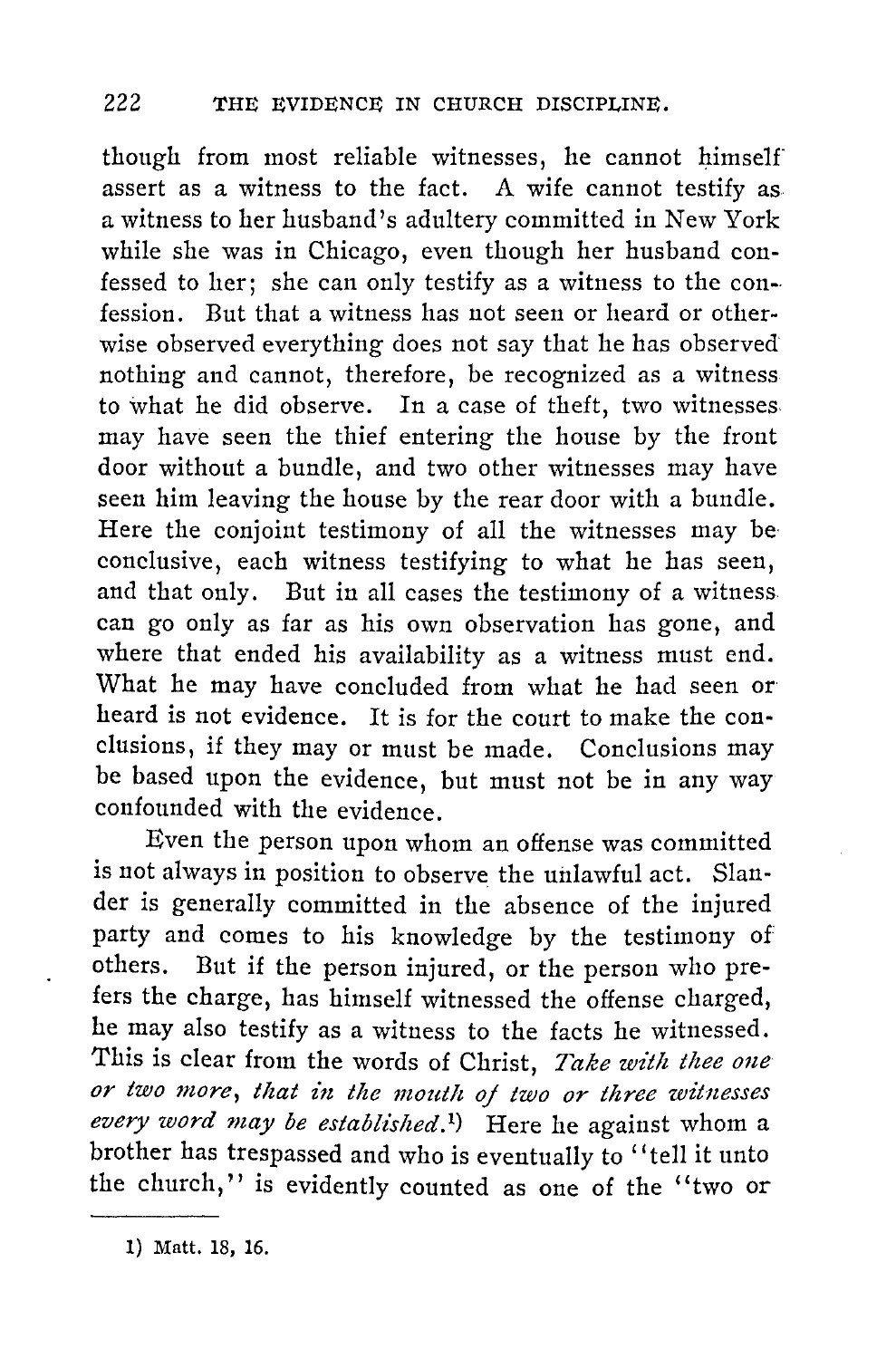three witnesses," having taken but "one or two more" to be with him. Even in the secular courts, the old common law rule that no party to the suit should be competent to testify has ''been buried beyond resurrection in a statutory grave." 1 ) Of course, the accused party, being likewise in position to know by his own observation whether he committed or did not commit the offense laid to his charge, cannot consistently be denied the right of testifying as a witness in his own behalf while his case is being investigated.

 $\mathbf{I}$  $\mathfrak{l}$ 

> As the parties to the case are not, because of their interest in the event, incompetent to testify, so other witnesses in some way interested in the case are not, on that account, barred from the right or exempt from the duty of testifying. A husband may be called upon or permitted to give evidence for or against his wife, a wife, for or against her husband, a child, for or against a parent, a parent, for or against a child. But a minister is not free or bound to divulge what has come to his knowledge in his capacity of a confessor or spiritual adviser in matters of conscience. For what was confessed to him was confessed to God. Besides, what a person knows by a confession he does not know as a witness, by his own observation. Even the confession of the accused, made before the congregation, while it is, in most cases, conclusive as far as it goes as to the guilt of the person who has made the confession, does not, by itself and unsustained by other evidence, prove the guilt of an accomplice who denies his complicity. For no one can confess for another against the other's will, and while the confession of the offender, though made by himself alone, generally makes further evidence unnecessary as far as he admits the charge lying against himself, inasmuch as what is conceded need not be proved, yet his confession. as far as it implicates others who deny the charge, is but

<sup>1)</sup> Rapalje, Law of Witnesses, § 26.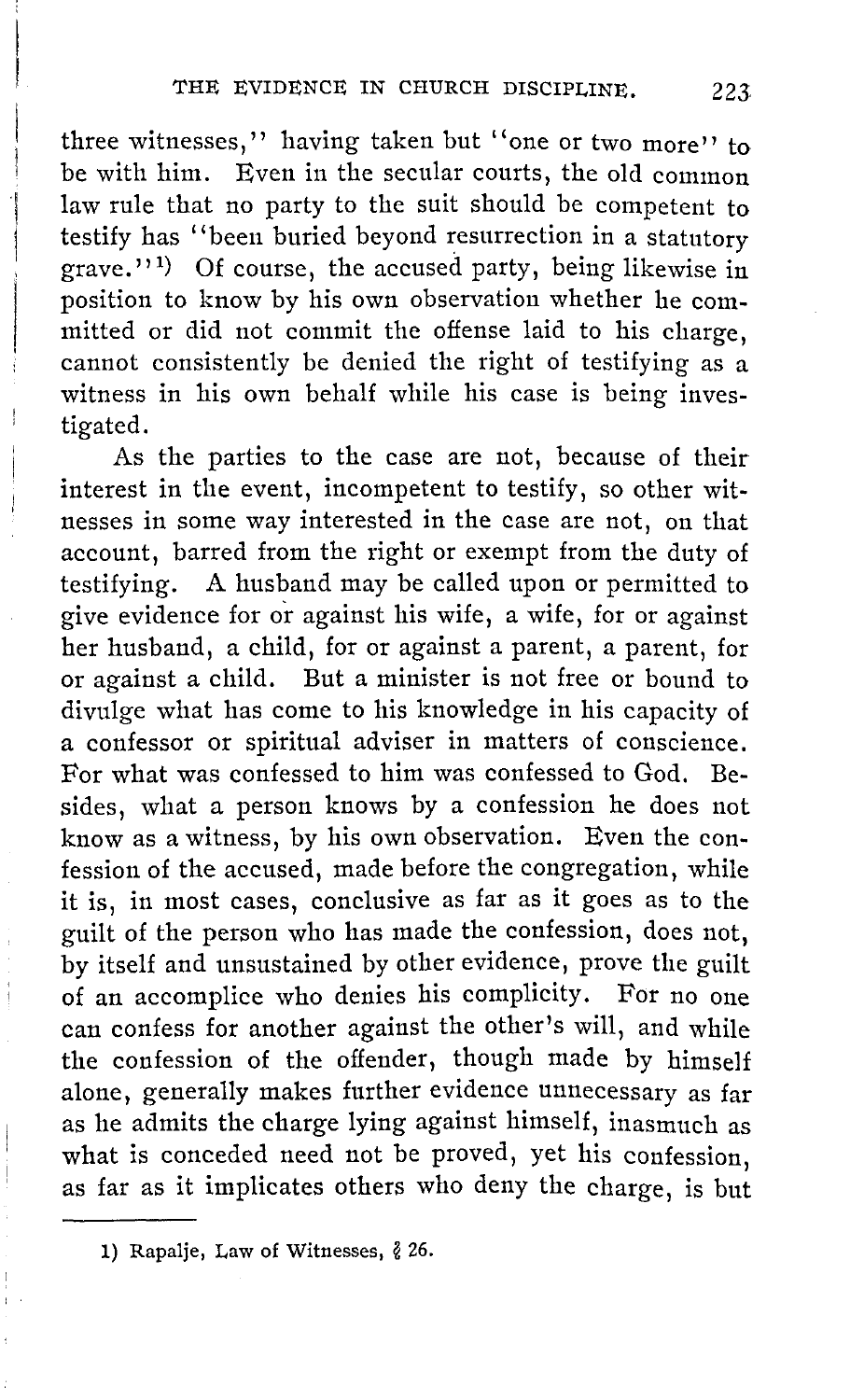the testimony of one witness and insufficient where "in the mouth of two or three witnesses every word shall be established.''

This was the rule laid down in the law of Israel. In Deuteronomy we read: At the mouth of two witnesses, or *three witnesses, shall he that is worthy oj death be put to death; but at the mouth of one witness he shall not be put to deatli. 1)* And that this was not prescribed for capital cases only appears from the general rule saying, *One wit*ness shall not rise up against a man for any iniquity, or for any sin, in any sin that he sinneth: at the mouth of two witnesses, or at the mouth of three witnesses, shall *the matter be established.* <sup>2</sup> ) The same rule is laid down for the church by Christ himself, and especially for the administration of church discipline, where, treating *ex professo* of the exercise of this duty, he says, *But if he will* not hear thee, then take with thee one or two more, that in the mouth of two or three witnesses every word may be *established.* <sup>3</sup> ) St. Paul, too, in his instructions to Timothy, says, *Against an elder receive not an accusation, but before two or three witnesses.* 4) And that this rule should hold not only for the trial of an officer in the church, is evident from his words written in contemplation of strict discipline to be exercised upon offenders in the church of Corinth, when he says, *In the mouth oj two or three witnesses shall every*  word be established.<sup>5</sup>) The constant wording of this rule clearly marks it as a reassertion of the principle set forth in the Old Testament statute, enjoining its observance also by the New Testament church in the administration of church discipline. The rule is plain, and easy of application. *'Pijµa*  is the charge in court. If the charge be admitted and the accused stand confessed, the church will say, "Out of thine own mouth will I judge thee." $\theta$ ) If the charge be denied, it must be established, or it will fall to the ground. And to

| 1) Deut. 17, 6.  | 2) Deut. 19, 15. | 3) Matt. 18, 16. |
|------------------|------------------|------------------|
| 4) 1 Tim. 5, 19. | 5) 2 Cor. 13, 1. | 6) Luke 19, 22.  |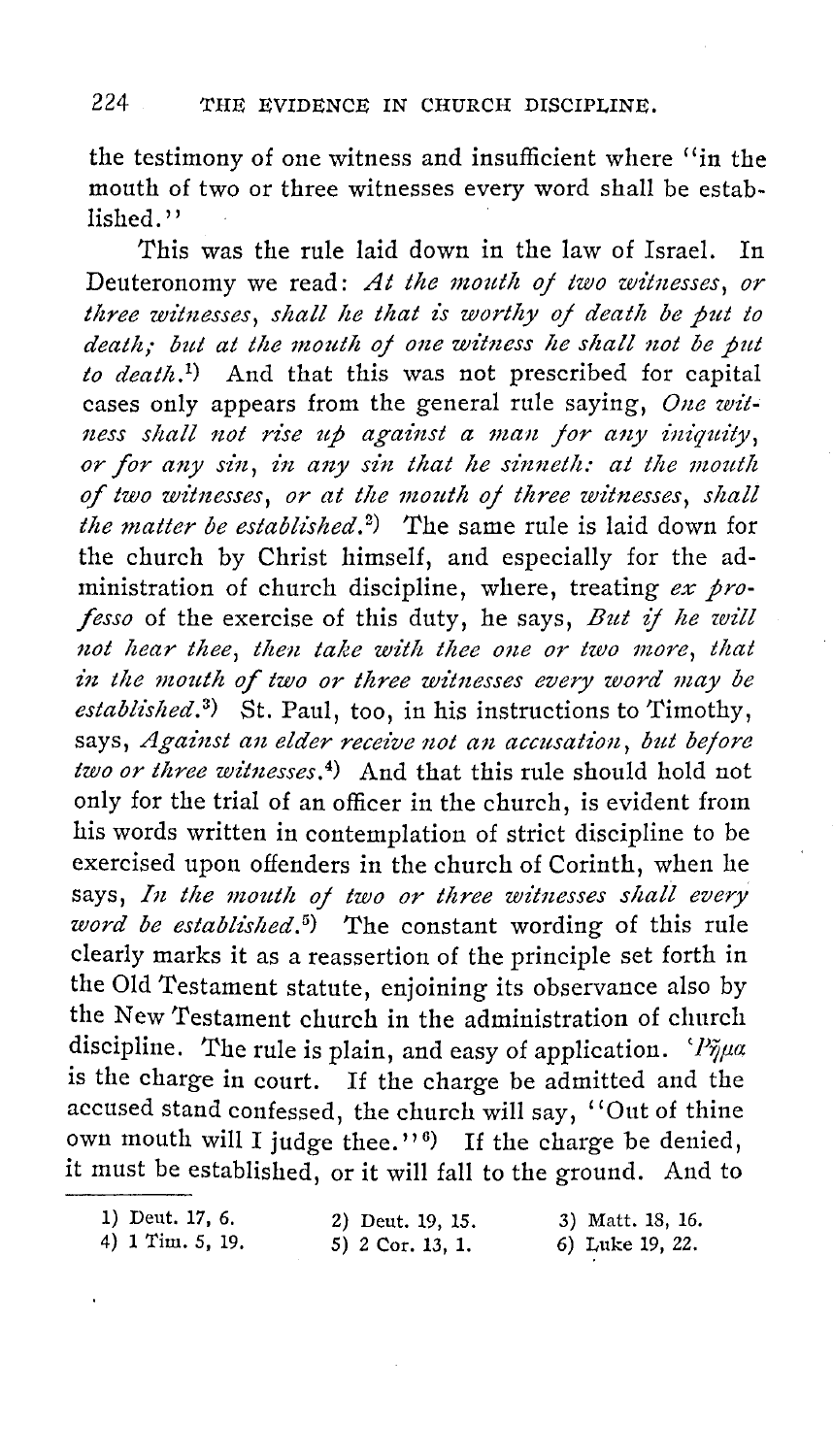sustain the charge, the testimony of one witness only shall not be sufficient; the testimony of at least two witnesses shall be required, and where a third witness can be had, he too shall be called to testify. And unless the charge be established by at least two witnesses, where witnesses are required at all, it shall be set aside as groundless, and the accused shall be acquitted and the case dismissed.

Simple, however, and easy of application as this rule certainly is, it has often been neglected or misapplied. The oral statements of a witness and a letter written by him and produced in evidence by another person is not the testimony of two witnesses, but of one witness only. The testimony of three persons stating that they suspected a certain man of a certain act is not the testimony of three witnesses, nor even the testimony of one witness, to the act. In a case where five witnesses were ready to testify to a fact, it was found that not one of them was a witness to the fact, but that all of them had their knowledge from the same informant, who was himself no witness in any sense. A man had been excommunicated on the testimony of two members of the congregation because of certain utterances which he denied and refused to recant. The witnesses agreed in their statements as to the nature of the offense at issue; but when, on closer investigation, they were asked where and under what circumstances the offense had been committed, the one declared that it was in a conversation between him and the accused in the rear of the church, no third person being present, while the other witness declared that the accused had made the offensive statement as he walked with him alone on the road half a mile away from the church. This was looked upon by some as aggravating the case, since, if the statements of the witnesses were true, the accused had even repeated the offense. Yet the accused had to be acquitted and the excommunication rescinded as, in fact, nothing had been proved and nothing could be proved, there being, according to the statements of both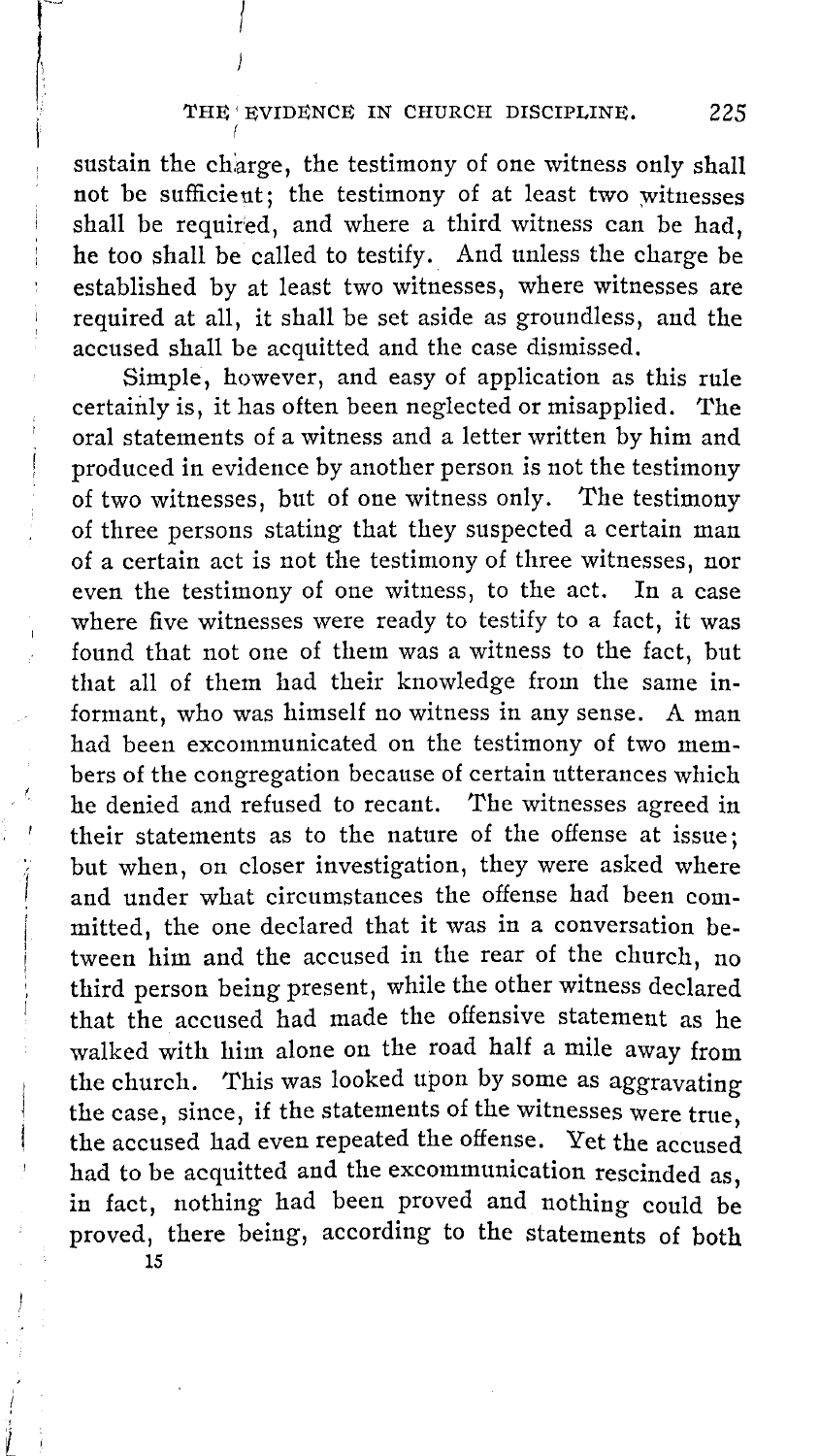witnesses, but one witness to each instance' in the face of a persistent denial of the charge. In another case, seven women had, in written depositions, preferred a number of heinous charges against the same man, each of them declaring that she had been alone with him when the offenses were committed. Although, also in this case, the accused emphatically denied all the immoral acts charged against him, there were those who held him convicted by the evidence of seven witnesses, while, according to the rule laid down by the Head of the church, the charges fell to the ground, as each of the seven witnesses avowedly stood alone with her testimony to the acts alleged in her depositions. An indignity committed on A at X is not the same act with an indignity committed on B at Y or with the same kind of indignity committed on C at Z, and a person who has witnessed the one and that one only cannot testify to the other which she has not witnessed. Two witnesses, to come under the rule, must, by their own observation, be witnesses to the same act, not only the same in kind, but the same in number. Thus, if the same person had committed theft three times, and one witness had seen the first theft, another, the second theft, and still another, the third theft, each being the only witness present in each instance, the testimony of the three witnesses would be of no avail if the accused denied the charge of theft. He is not, and cannot be, accused of theft *in abstracto*, but the charge must be of theft *in concreto*, the unlawful taking of a certain object at a certain time and place, and his denial is a denial of the certain concrete act or acts, and in the face of such denial the charge can be established only by two or three witnesses testifying to the concrete, particular act which has come under their observation. Where the two or three witnesses to such particular act are wanting, the church must acquit for want of evidence, all the same whether the unsustained charges be few or many, with one witness, and one only, testifying to each, while the accused denies them all.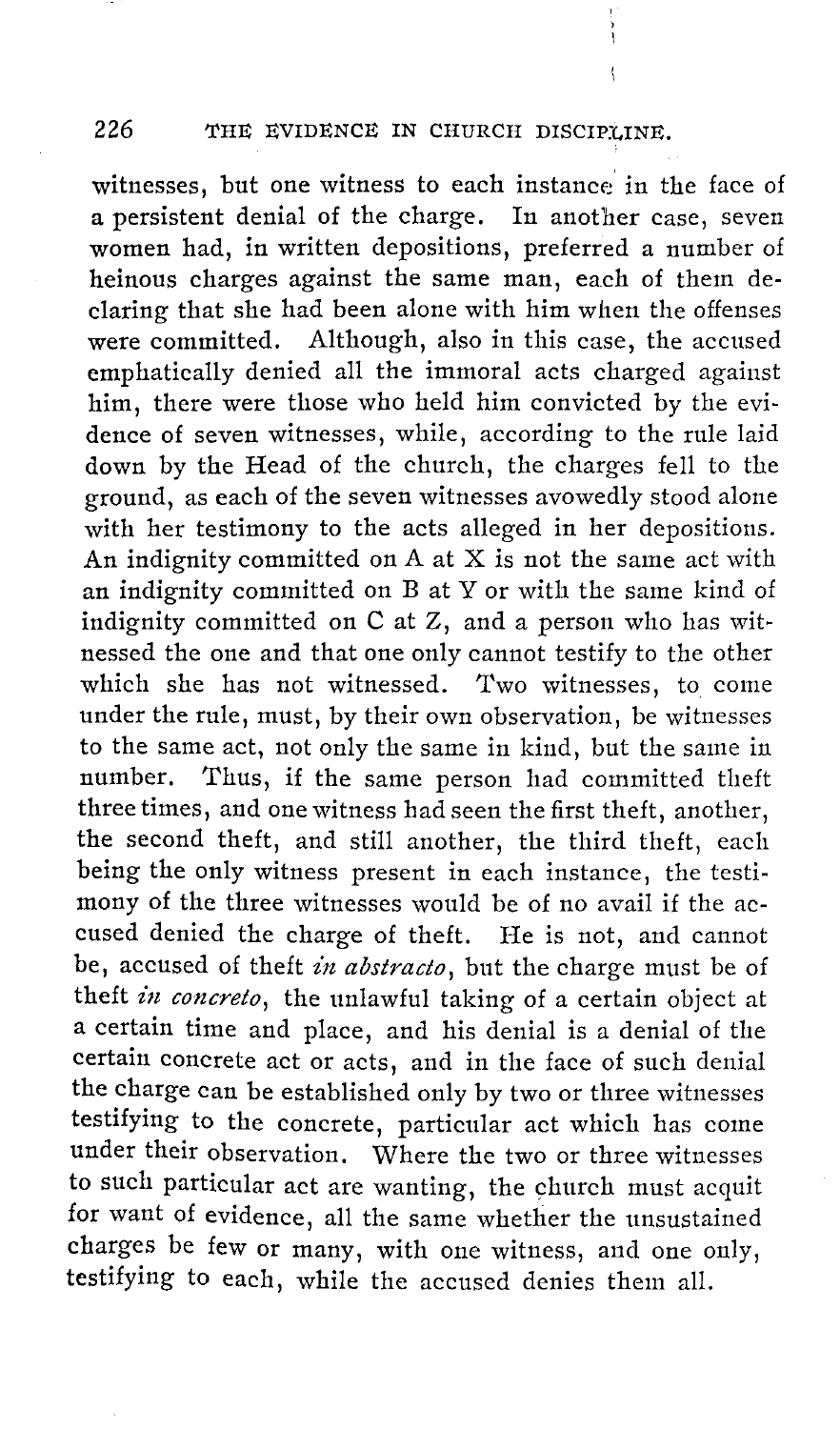r·

I I

I

I I  $\mathbf{I}$ I

What, then, is the church to do with the witnesses whose testimony is thus set aside? Or whom of the two should the congregation believe, him whose testimony stands alone, or him whose denial stands alone? Neither. In such cases we simply cannot judge. We must believe neither the unsustained assertion nor the unsustained denial. Neither do we disbelieve the one or the other. We acquit the accused for want of evidence to convict, not because we know him to be innocent, but because we do not know him to be guilty; not because the charge has been refuted, but because it has not been established and sustained. In such cases there are but three who know the truth, the one who asserts, the one who denies, and God who knows the hidden things of men. All others should not presume to know what they cannot know.

The case is the same where there have been two or more witnesses to the fact at issue, but the testimony of one of them only can be obtained. It is not necessary, however, that all the witnesses should appear before the congregation to give their testimony. An absent witness may be examined by order of the congregation, either by two or more members of the church, who may then report to the congregation what they have heard from his lips, or by two or more reliable persons who shall take his depositions in writing and have him, in their presence, affix his signature. The better way is to have the questions to be answered by the witness formulated by the congregation or those who conduct the investigation. Even where a witness can no longer be examined, his testimony may sometimes be introduced, as when a person now deceased has made statements to the facts in a letter the authenticity of which can be proved, or orally before two or more credible witnesses who heard him make the statements at the same time and in the presence of each other. If the deceased had made the same statements twice, once in the presence of one witness, and once in the presence of another witness.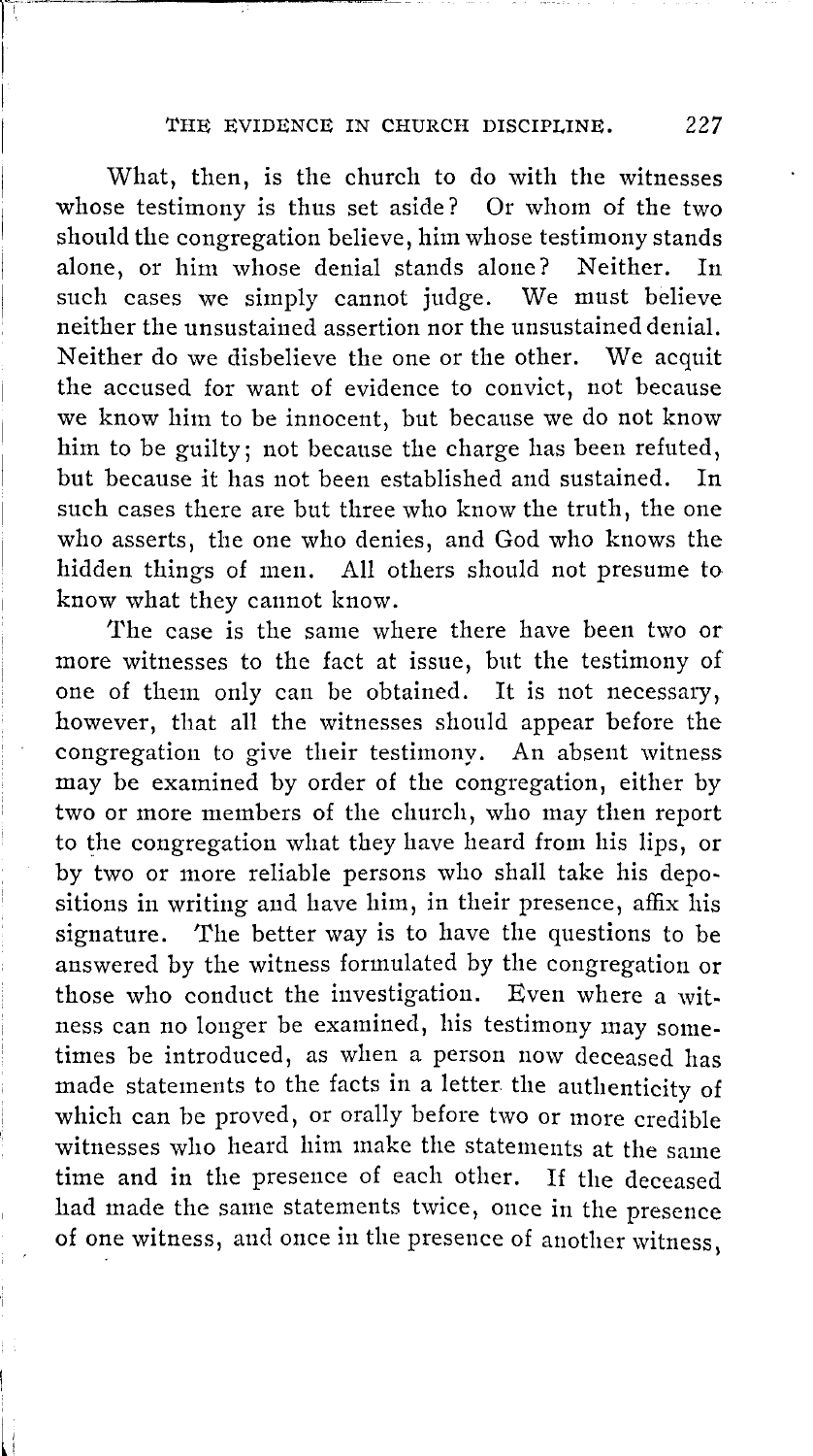there would be but one witness to each instance, and the unsupported testimony of each would be of no avail. And even the concurrent testimony of two witnesses in the contemporaneous presence of whom the statements were made would not constitute the testimony of two witnesses to the facts concerning which the statements were made, but would amount to the testimony of but one witness to the fact or facts, viz. the testimony of the deceased or absent witness whose statements they credibly report.

The testimony of one witness must be sustained by other evidence not only when he asserts what others have said or done, but also when his evidence concerns words or acts of his own. Here the witness might, perhaps; object, "Do not I know, and better than anybody else, what I have said or done?'' But the question is not what he may know, but what he can prove, and his testimony, while it stands alone, can prove nothing. When in the course of an investigation several members of a congregation declared that they had voted against a certain measure, the negative vote of each had to be proved by witnesses who had heard him say *No* when the vote was taken, and it was so proved. That there were others who had not heard them did not invalidate the testimony of those who had. For while many may have failed to see or hear what has actually occurred, it is not likely that several have concurrently seen or heard what has not occurred.

That the testimony of witnesses must be concurrent is clearly implied in the rule that *z'n the mouth oj two or three*  witnesses every word shall be established. For in all points in which two witnesses disagree, each witness stands alone. If two witnesses state that they saw a certain child take something out of a schoolfellow's pencilbox, but they did not know whether it was a pencil or a penholder, there is ·no disagreement, and it would appear that the child had taken something, though the witnesses may have been too far away to have distinguished what it was, while they were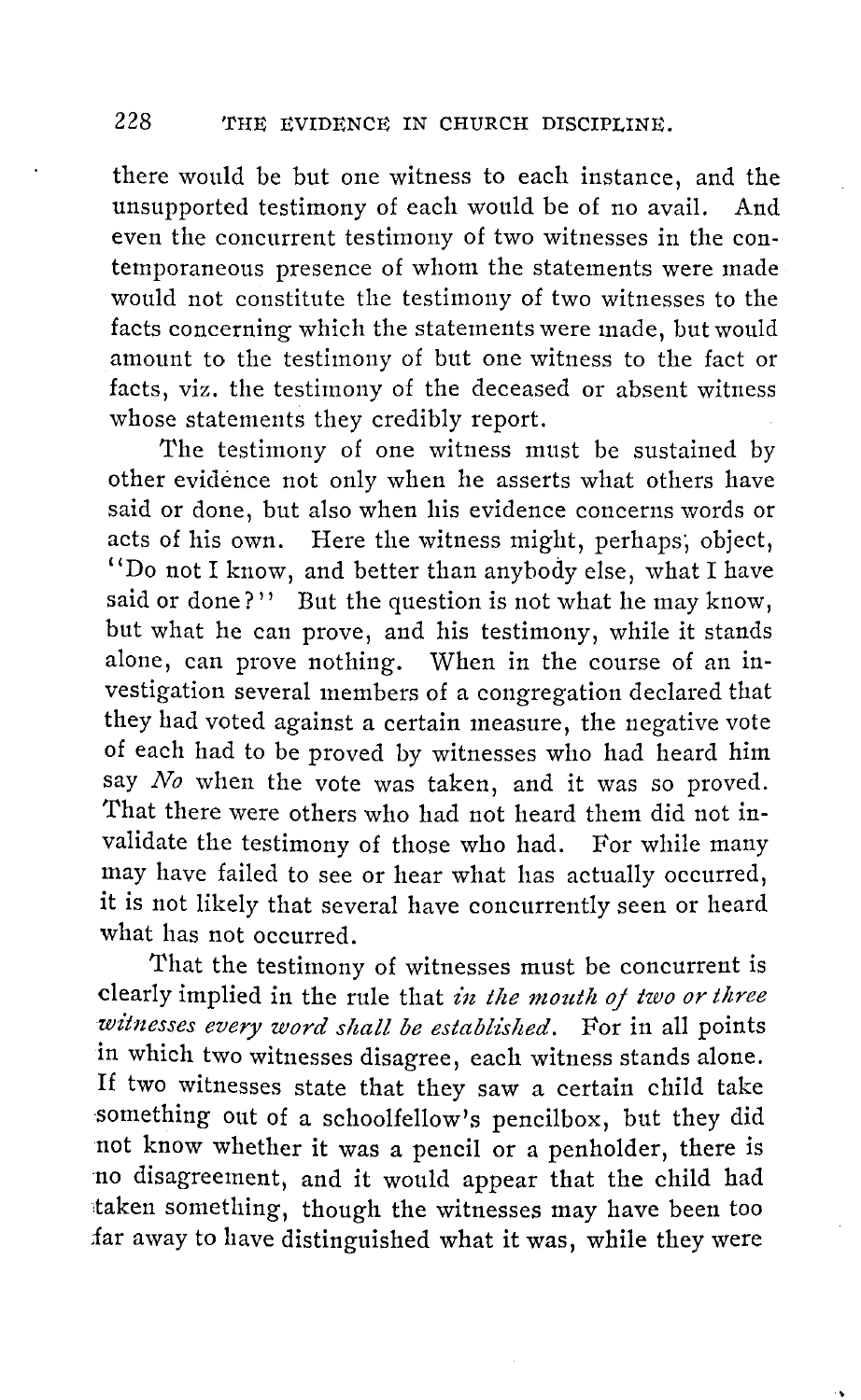witnesses to the same act. But if one witness said it was a red leadpencil, and the other, it was a blue penholder, which he had seen him take, nothing is proved; for the act testified to by the one witness was certainly not that described by the other. Whether the child took the pencil, or the penholder, or both, or neither, would not appear from the evidence. And thus in all cases, the testimony of two witnesses is the evidence of two witnesses in the biblical sense only when and as far as their testimony is concurrent as to the act to which they testify. When *their witness agrees not together*,<sup>1</sup>) it can prove nothing. For this reason, in order to do full justice to a case in which agreement in detail is of consequence, it is advisable to examine the several witnesses in the absence of each other. For though among Christians the presumption should be for the credibility of the witness, yet the susceptibility to suggestion to which all men are more or less subject, and a natural desire to avoid disagreement, especially where agreement is known or felt to be of special significance, are apt to bias the testimony even of such as would not wilfully offend against the commandment, *Thou shalt not bear false witness against thy neighbor,* and due precaution is, therefore, not at all out of place among those who know that *the spirit is willing, but the flesh is weak.*<sup>2</sup>)

11  $\mathbf{I}$ I

 $\ddot{\phantom{a}}$ 

j

' l'altres de la companya de la companya de la companya de la companya de la companya de la companya de la com<br>Les companya de la companya de la companya de la companya de la companya de la companya de la companya de la c

i  $\mathbf{I}$ I

> On the other hand, the fact that a witness does not know everything will not prove that he does not ,know anything. The man never lived who had full knowledge of everything pertaining to an event of which he was a witness. Hume the historian is said to have lost all confidence in history when he learned how little he really knew and how much he was in error concerning an encounter which had come to pass before his eyes. That a witness does not know one point does not invalidate his testimony as to other points which he does know, and it may require the

1) Mark 14, 56. 59. 2) Matt. 26, 41.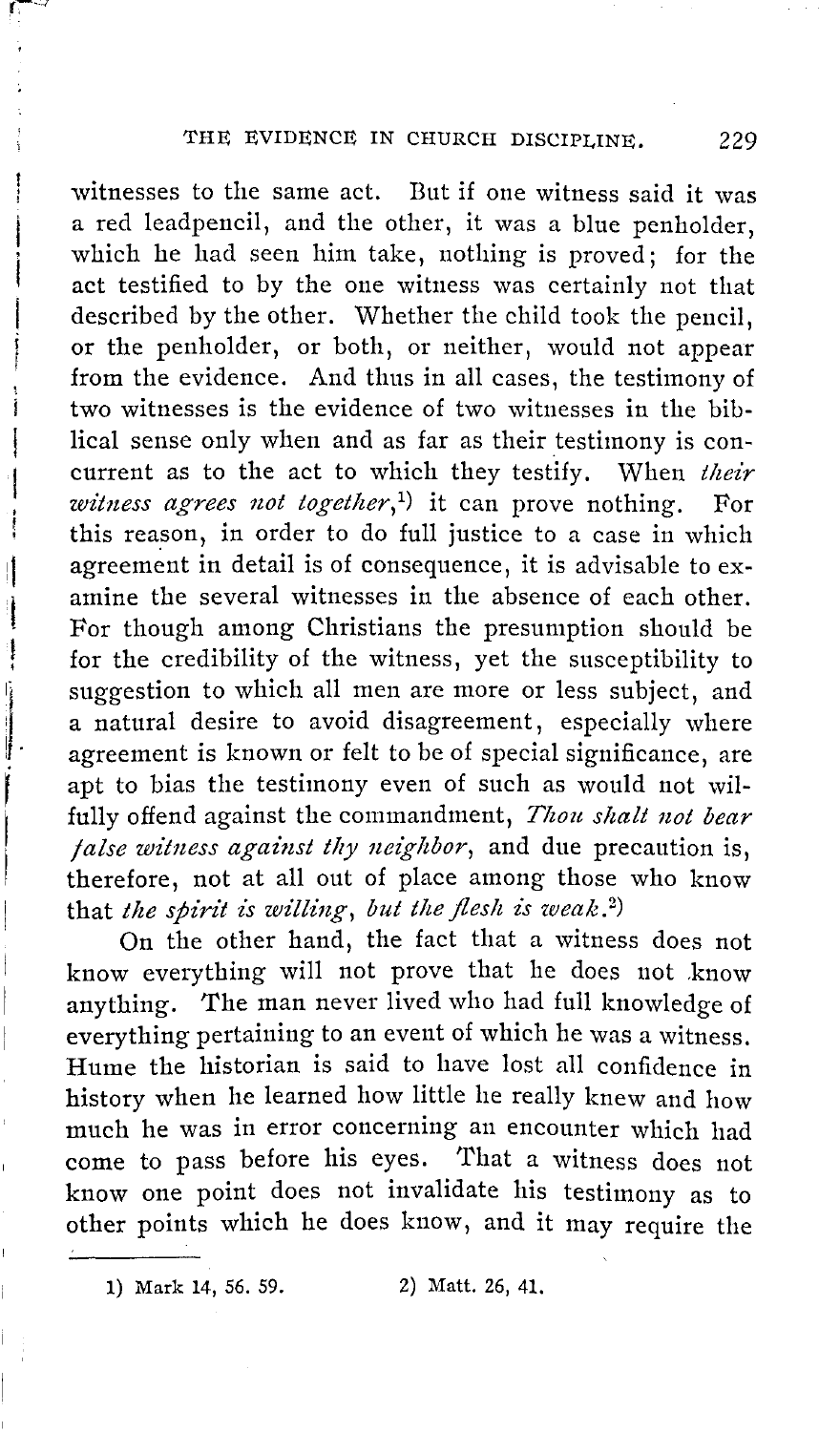combined testimonies of a score of witnesses to establish the essential facts connected with a case. But here again the unsustained evidence of one witness can substantiate no point of the charge. Care should also be taken to credit as testimony such statements only as a witness makes from his own observation, and to shut out hearsay evidence where the testimony of witnesses is required. But hearsay evidence is sometimes of value to point out witnesses who may be summoned to testify.

A peculiar difficulty arises when the concurrent testimony of two or more witnesses contradicts the concurrent testimony of two or more other witnesses. Here the preponderance of evidence must decide, and in the absence of preponderance, where the evidence *pro* and the evidence *contra* are equally balanced, a *non liquet* must be confessed and the point or points which cannot be established must be dropped. A preponderance of evidence may lie in the greater number of witnesses. That, other things being equal, the testimony of three witnesses should have greater weight than that of two appears from the constant form of the rule that *in the mouth of two* OR THREE *witnesses every word shall be established.* And if the testimony of three witnesses weighs more than that of two, then that of four witnesses should weigh still more and outweigh that of two and even of three. This, however, evidently presupposes that the various testimonies are fairly in equipoise among themselves. The value of evidence everywhere, in court, in historical research, in textual criticism, is not determined simply by the number of witnesses, but by the weight of their testimony. The common reading of the codices  $x$ , A, B, and C may outweigh a reading common to a dozen or more of late minuscule manuscripts. The evidence of three disinterested men testifying to a subject on which they had never conferred with each other, and who, giving their evidence promptly and with manifest impartiality, agreed in all the essential details, would be of greater weight than